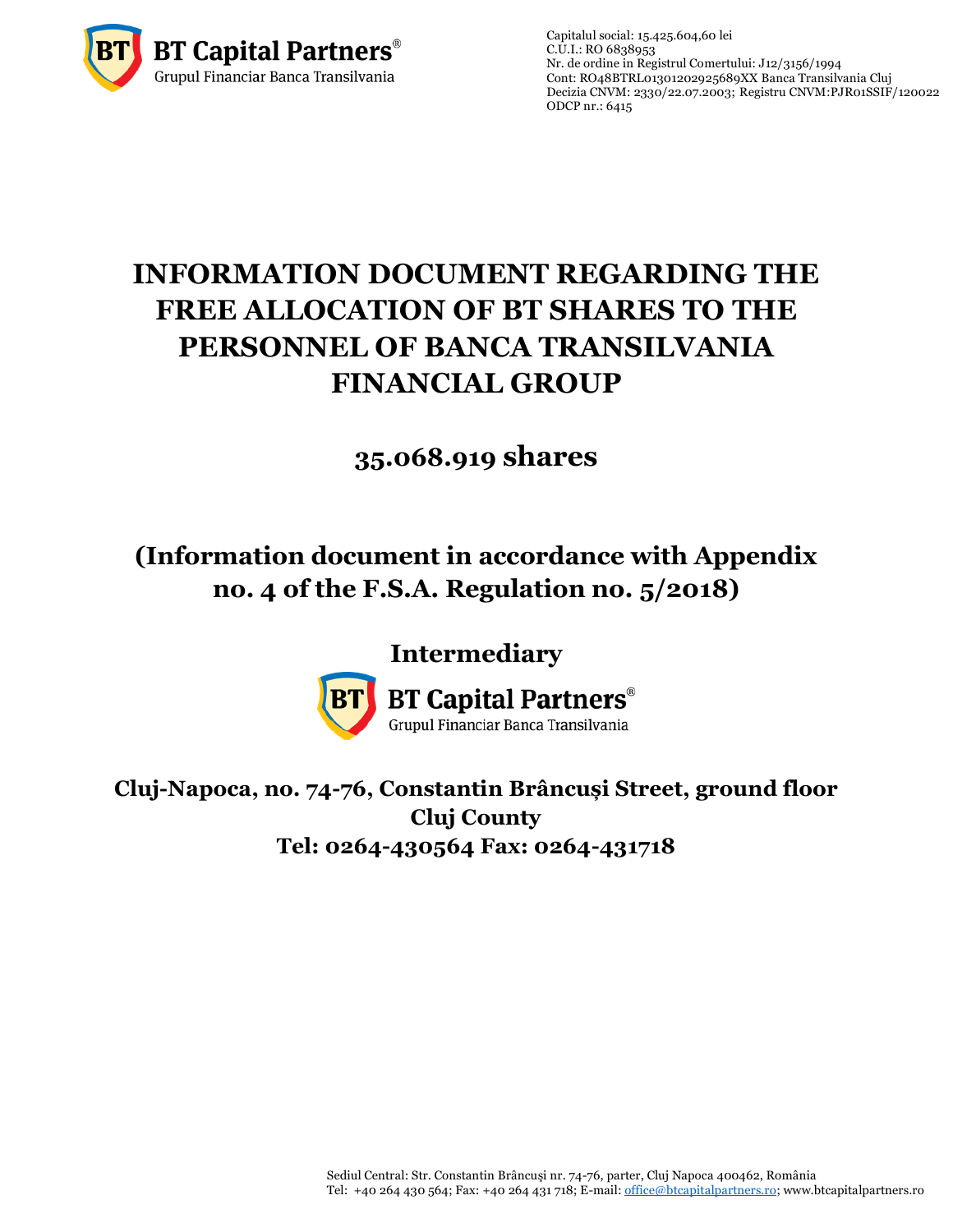

#### **1. Individuals responsible for the procedure**

#### **Name and position of the individuals and/or name and headquarters of the companies responsible for the information included in the information document**

BANCA TRANSILVANIA S.A., with its headquarters in Cluj-Napoca, no. 8, G. Bariţiu Street, registered at the Cluj Trade Registry Office with the number J12/4155/16.12.1993, individual registration number 5022670, represented by **Ömer Tetik** – Chief Executive Officer.

BT CAPITAL PARTNERS S.A. with its headquarters in Cluj-Napoca, no. 74-76, Constantin Brâncuși Street, registered at the Cluj Trade Registry Office with the number J12/3156/04.11.1994, individual registration number 6838953, represented by **Daniela Secară –** Chief Executive Officer.

#### **Statements made by the individuals mentioned in 1.1, by which they declare that, to their knowledge, the information transmitted is real and without omissions which might significantly affect the information document.**

Upon verification of the content of the information document, BANCA TRANSILVANIA S.A., represented by **Ömer Tetik -** CEO, accepts all responsibility for its content and hereby confirms that all the information provided is real and without omissions or false statements which might significantly affect the information document.

BT Capital Partners S.A., represented by **Daniela Secară –** Chief Executive Officer, in its position of intermediary, declares that, to their knowledge, the information provided in the information document is real and without omissions, which might significantly affect the information document.

#### **2. Information concerning the shares' issuer**

2.1. Name, headquarter, fiscal code and registration number at the Trade Registry Office**.**

| Name of the issuer:   | Banca Transilvania S.A;                                        |
|-----------------------|----------------------------------------------------------------|
| Headquarters:         | No. 8 George Baritiu Street                                    |
|                       | Cluj-Napoca, Romania;                                          |
| Company registration: | registered at the Cluj Tribunal Trade Registry Office with the |
|                       | number J12/4155/16.12.1993 individual registration number      |
|                       | 5022670;                                                       |
|                       |                                                                |

#### **2.2.** *Company's capital:*

|  | Value of the subscribed, paid-up capital: | 5.216.090.590 lei |
|--|-------------------------------------------|-------------------|
|--|-------------------------------------------|-------------------|

| Number of shares issued  | 5.216.090.590 shares |
|--------------------------|----------------------|
| Nominal value of a share | RON <sub>1</sub>     |

#### **3. Information concerning the offer or allocation of securities towards current or ex members of the management or other employees**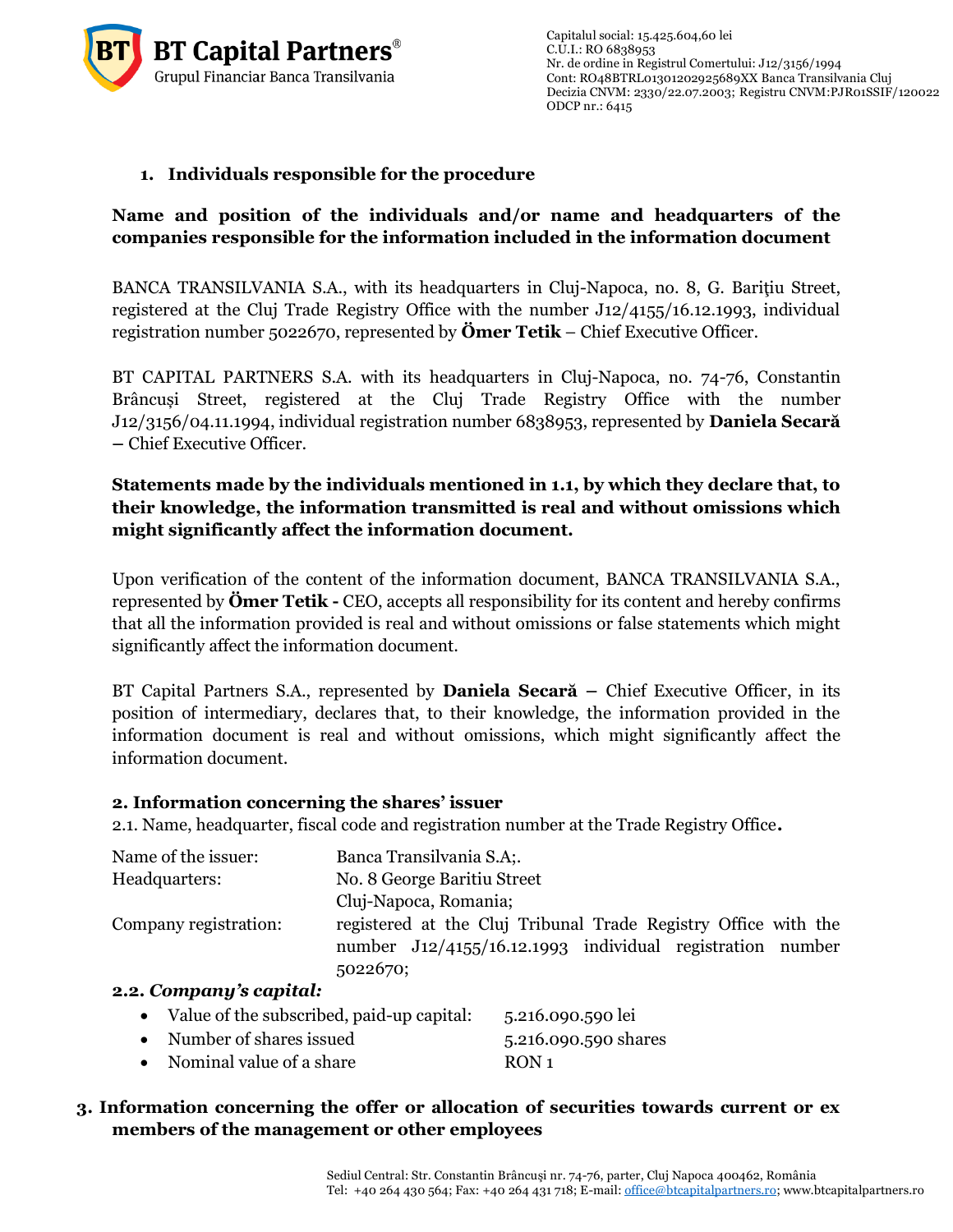

Capitalul social: 15.425.604,60 lei  $C.U.I.: RO 6838953$ Nr. de ordine in Registrul Comertului: J12/3156/1994 Cont: RO48BTRL01301202925689XX Banca Transilvania Cluj Decizia CNVM: 2330/22.07.2003; Registru CNVM[:PJR01SSIF/120022](http://asfromania.ro/registru/detalii.php?id=11&nrcnvm=PJR01SSIF/120022&lng=1) ODCP nr.: 6415

#### *3.1. Decisions by which the offer or allocation of securities to current or ex members of the management and employees was decided*

The General Shareholders' Meeting through the decision from the 24<sup>th</sup> of April 2019, published in the Official Journal of Romania, part IV, no. 2352/6.06.2019, approved by public vote, with unanimity, the BT shares' buy-back on the capital market. In order to implement through a *stock option plan*, a remuneration system that respects the principle of long-term performance and personnel loyalty for a minimum period of 3 years, as well as fix remuneration payments.

> In accordance with the Board of Directors' Resolution no.1 of 2.06.2020 as stated in the power delegated to the Board by the Extraordinary General Shareholders' Meeting of April 24th, 2019, the Board decided to include a number of 35.000.000 shares in a loyalty program for the personnel of the bank and for the personnel of the Banca Transilvania Financial Group free of charge, respectively, at a preferential price of RON 0.

> In accordance with the Board of Directors' Resolution no.2 of 2.06.2020, as stated in the power delegated to the Board by the Extraordinary General Shareholders' Meeting of April 24th, 2019, the Board decided to include a number of 68.919 shares in a loyalty program for the personnel of the bank and for the personnel of the Banca Transilvania Financial Group free of charge respectively, at a preferential price of RON 0. The above mentioned shares, transferred free of charge, in number of 68.919 shares are the results of the compensation following the application of the algorithm and the rounding of the results, in accordance with the applicable legal provision, referring to the capital share increase approved by the General Shareholders' Meeting, through the decision from the  $24<sup>th</sup>$  of April 2019, as well as a result of alignment with the solid banking legislation regarding remuneration policies.

> The personnel to which shares will be allocated for purchase at a at a preferential price of RON o are the members of the Board of Directors, to the General and Deputy Managers as well as to the regional managers, dealers, head dealers and other types of employees within the Banca Transilvania Financial Group and BT subsidiaries.

> The transfer of the property of the before mentioned shares to the personnel of Banca Transilvania Financial Group will take place after the communication of the present document to the Central Depository, in accordance with the law.

*3.2. Description of the capital increase:*

*-the reason of the capital increase:*

*-the value of the capital increase:* 

*-the number of shares issued for the capital increase:*

*-the number of shares offered to current or ex members of the management or other employees (if the total number of shares issued for the capital increase is bigger than the number of shares offered to current or ex members of the management or employees.*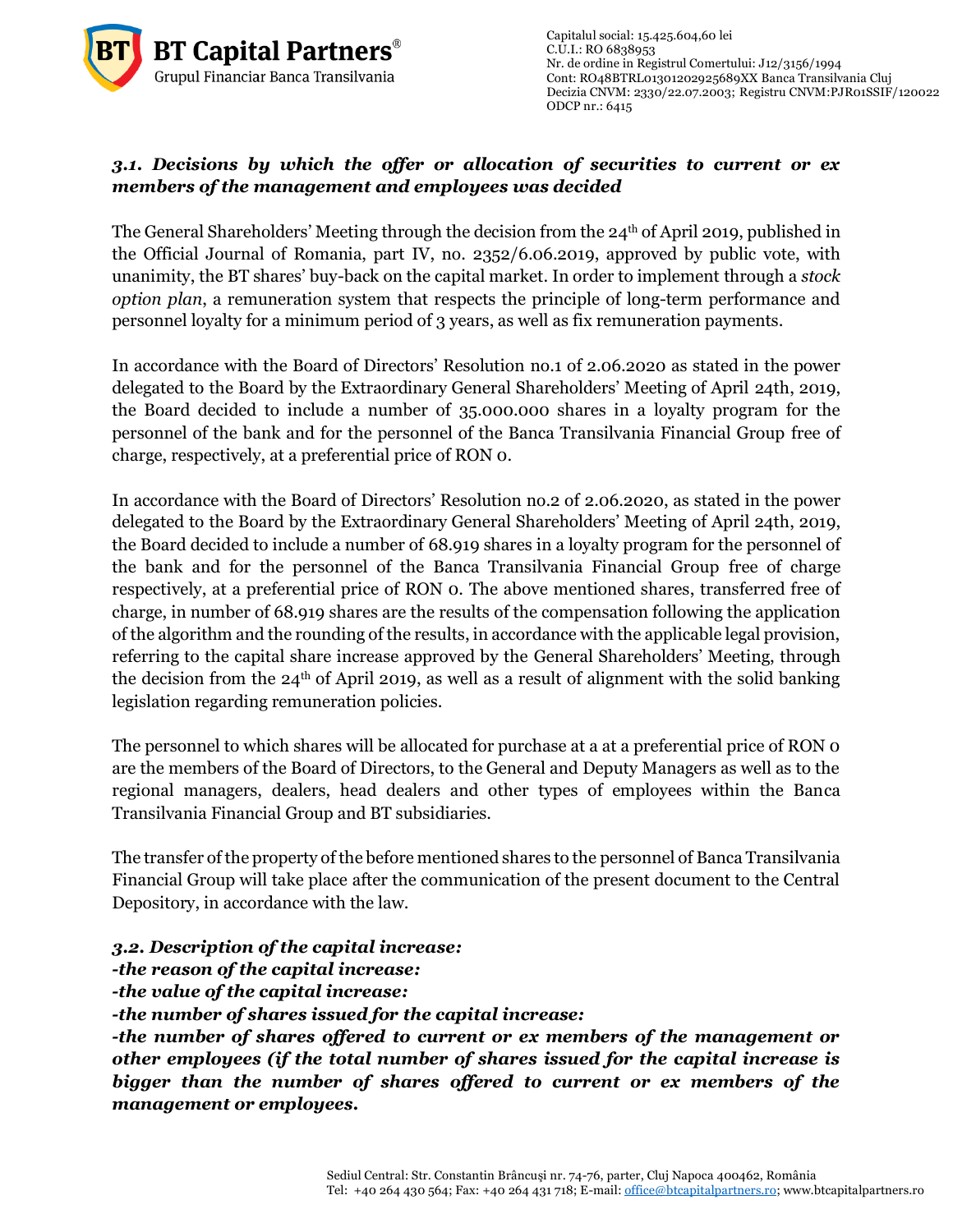

Capitalul social: 15.425.604,60 lei  $C.\overline{U}$ .I.: RO 6838953 Nr. de ordine in Registrul Comertului: J12/3156/1994 Cont: RO48BTRL01301202925689XX Banca Transilvania Cluj Decizia CNVM: 2330/22.07.2003; Registru CNVM[:PJR01SSIF/120022](http://asfromania.ro/registru/detalii.php?id=11&nrcnvm=PJR01SSIF/120022&lng=1) ODCP nr.: 6415

Not applicable.

#### *3.3. Description of the operation: the reason of the allocation of shares, number of securities allocated, the number of securities offered to individuals by types of investors*

The operation entails the BT shares' buy-back, with the purpose of including a number of 35.000.000 shares in a loyalty program for the personnel of the bank and for the personnel of the Banca Transilvania Financial Group respectively free of charge, at a preferential price of RON 0.

Also taking in consideration, the compensation following the application of the algorithm and the rounding of the results and the alignment with the solid banking legislation regarding remuneration policies, in accordance with the applicable legal provision the Board of Directors has decided to include a number of 68.919 shares in a loyalty program for the personnel of the bank and for the personnel of the Banca Transilvania Financial Group.

As such, based on the two operations approved by the Board of Directors on 2<sup>nd</sup> of June 2020, a total number of 35.068.919 shares will be included in a loyalty program for the personnel of the bank.

The personnel which will shares which will be allowed to purchase the shares are the members of the Board of Directors, to the General and Deputy Managers as well as to the regional managers, dealers, head dealers and other types of employees within the Banca Transilvania Financial Group.

Through the Board of Directors' Resolution no.1 and no.2 of 2.06.2020, adopted on the basis of the power delegated to the Board by the Extraordinary General Shareholders' Meeting of April 24th, 2019, the Board of Directors has decided that the shares will be allocated to the members of the Board of Directors, to the General and Deputy General Managers as well as to the regional managers, dealers, head dealers and other types of employees of the Banca Transilvania Financial Group who fulfil the following requirements:

- The have shown outstanding results in 2019;
- Have been highly and actively involved in the achievements of the targets of the bank/unit/division of which they are a part of and/or of which they are the managers;
- They accepted the limitations imposed by the loyalty plan/stock option plan approved by the Board of Directors;
- They have a moral, professional and social conduct in accordance with the Bank's standards, as implemented by the BT Code of Conduct;
- They are actively and efficiently involved in the advancement of the Bank's interest and products in accordance with their field of activity;
- Promotes good communication and builds an adequate work environment for the achievement of outstanding results.

The people involved with the verification/ application of the selection criteria are the Bank leaders, including Mr. Ömer Tetik - CEO.